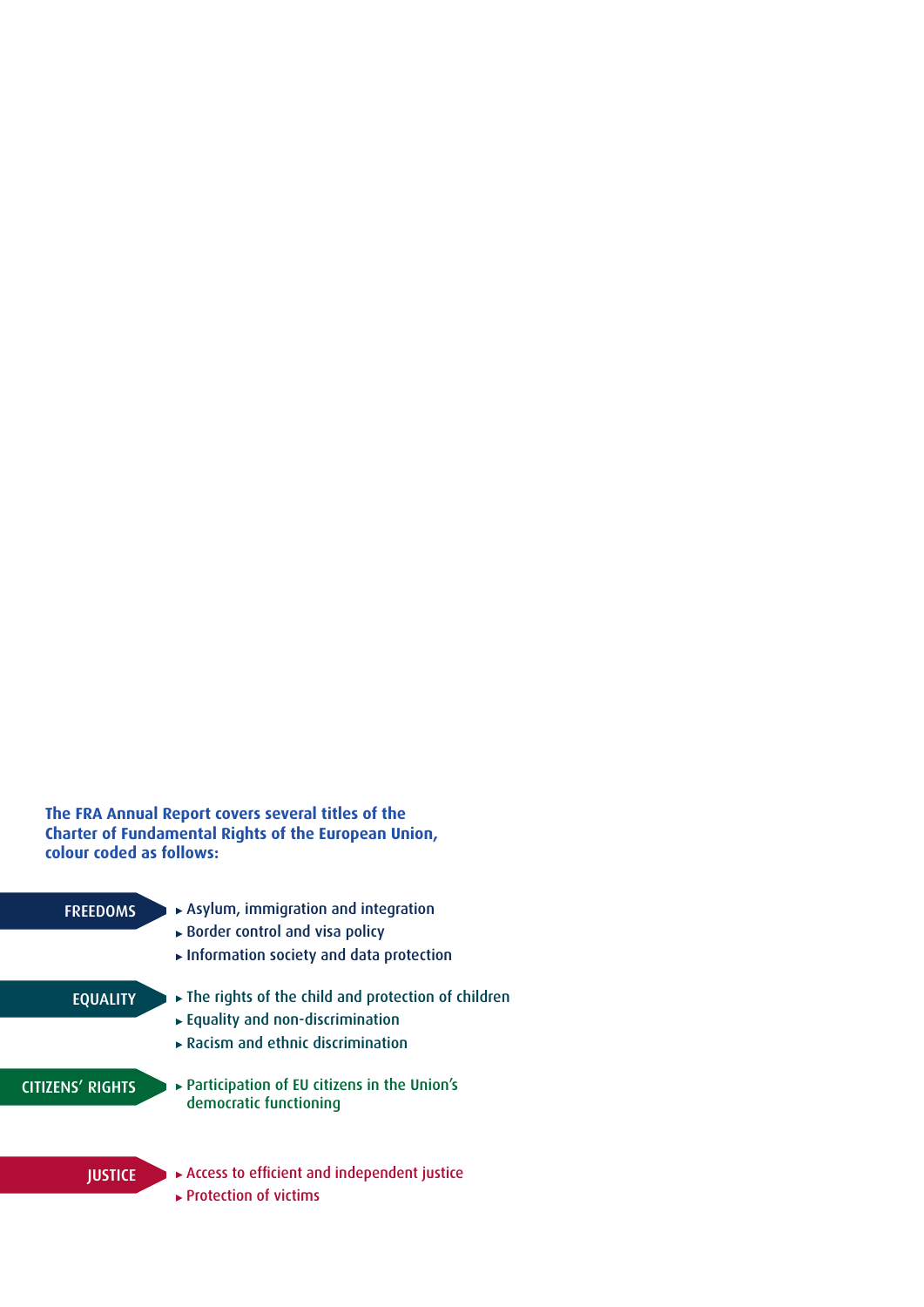## **Contents**

|  | References <b><i>CONSTRUCTER</i></b> 253                                                                                                                                                                                             |  |
|--|--------------------------------------------------------------------------------------------------------------------------------------------------------------------------------------------------------------------------------------|--|
|  |                                                                                                                                                                                                                                      |  |
|  |                                                                                                                                                                                                                                      |  |
|  |                                                                                                                                                                                                                                      |  |
|  |                                                                                                                                                                                                                                      |  |
|  |                                                                                                                                                                                                                                      |  |
|  |                                                                                                                                                                                                                                      |  |
|  |                                                                                                                                                                                                                                      |  |
|  |                                                                                                                                                                                                                                      |  |
|  | 4. THE RIGHTS OF THE CHILD AND PROTECTION OF CHILDREN <b>CHILLER CHILDREN</b> 269                                                                                                                                                    |  |
|  |                                                                                                                                                                                                                                      |  |
|  |                                                                                                                                                                                                                                      |  |
|  |                                                                                                                                                                                                                                      |  |
|  |                                                                                                                                                                                                                                      |  |
|  |                                                                                                                                                                                                                                      |  |
|  |                                                                                                                                                                                                                                      |  |
|  |                                                                                                                                                                                                                                      |  |
|  |                                                                                                                                                                                                                                      |  |
|  | 5.1. Horizontal issues <b>Exercise 20 and 20 and 20 and 20 and 20 and 20 and 20 and 20 and 20 and 20 and 20 and 20 and 20 and 20 and 20 and 20 and 20 and 20 and 20 and 20 and 20 and 20 and 20 and 20 and 20 and 20 and 20 and </b> |  |
|  |                                                                                                                                                                                                                                      |  |
|  |                                                                                                                                                                                                                                      |  |
|  |                                                                                                                                                                                                                                      |  |
|  |                                                                                                                                                                                                                                      |  |
|  |                                                                                                                                                                                                                                      |  |
|  |                                                                                                                                                                                                                                      |  |
|  |                                                                                                                                                                                                                                      |  |